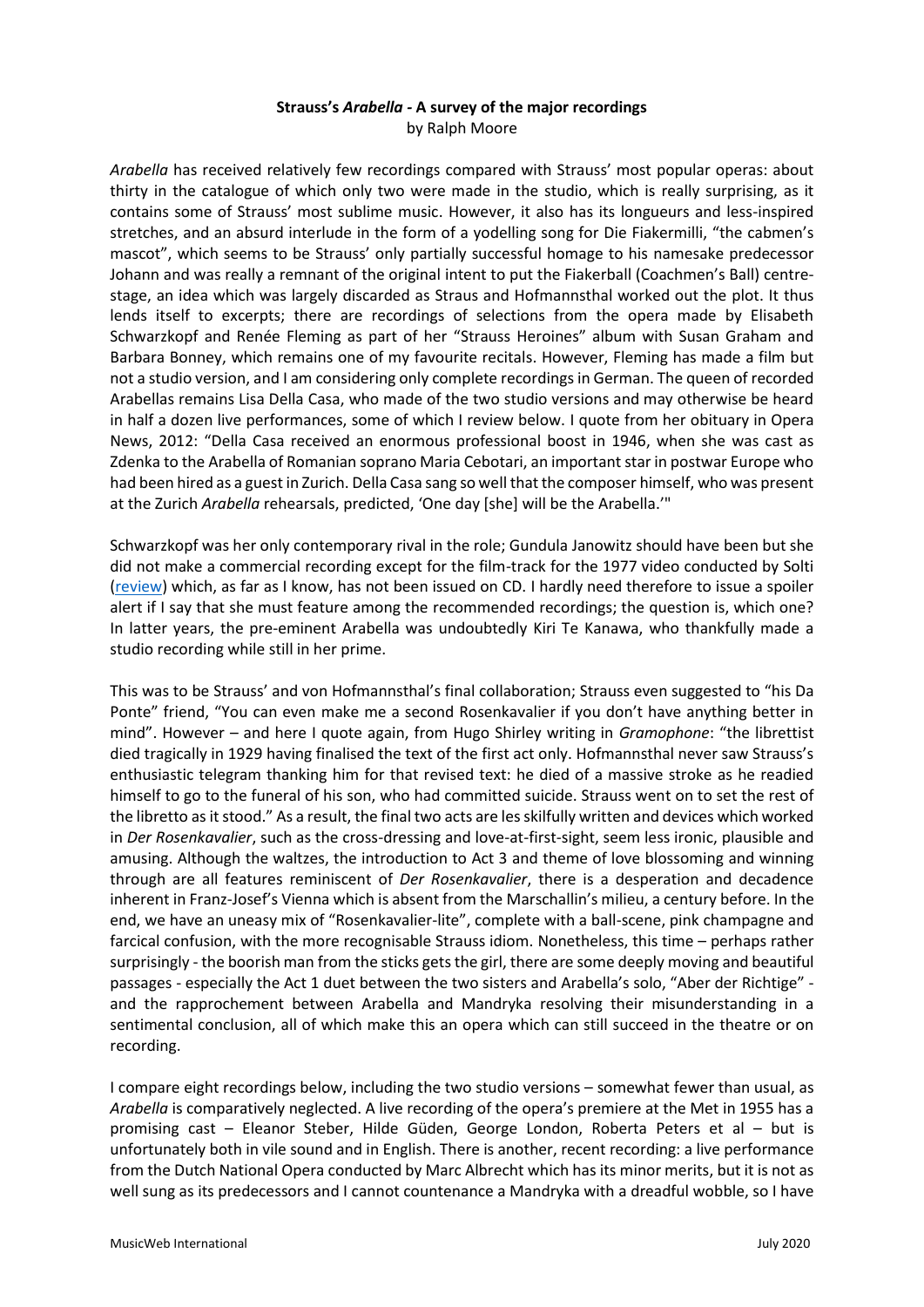accordingly dismissed it. Most recordings since the last studio recording in 1986 have been video productions rather than CD releases and very few promise much.

### **The Recordings**

**Karl Böhm – 1947** (live; mono) Melodram; DG Orchestra - Wiener Philharmoniker; Chorus - Wiener Staatsoper Arabella - Maria Reining Zdenka - Lisa Della Casa Mandryka - Hans Hotter Waldner - Georg Hann Adelaide - Rosette Anday Fiakermilli - Herma Handl Matteo - Horst Taubmann Elemer - Julius Patzak Dominik - Josef Witt Lamoral - Alfred Poell Eine Kartenaufschlägerin - Ruth Michaelis Welko - Franz Szkokan

The sound in this "Festspiele Dokumente" issue is surprisingly and indeed extraordinarily good for its age, clear, undistorted and presumably recorded on high-quality tape (with some faint pre-and postecho for those listening on headphones), such that one soon forgets any slight sonic limitations. Furthermore, there are a lot of famous names in the cast: Della Casa, in her late twenties, is light, vibrant and girlish and Patzak's dry, grainy tenor is both ardent and elegant as Elemer but he hardly convinces as one of Arabella's three young suitors – indeed, he was nearly fifty here, and sounds it. Maria Reining is in fresher voice here than for her famous studio recording of *Der Rosenkavalier* under Erich Kleiber seven years later. She soars aloft, is firm of line and handles the text very expressively but hasn't quite the warmth of the tone of the finest Arabellas. It's a pity, too, after sustaining the arcing phrase ending her solo "Aber der Richtige", she completely falls off the concluding phrase "wie ein Kind", losing breath and support; such are the vagaries of live performance. Nonetheless, much of her magic as a singer and performer comes through very strongly; she is very touching and Della Casa's silvery sound blends beautifully with hers.

George Hann isn't always very steady but throws himself into characterising vividly the spendthrift gambling addict with a broad Viennese accent. I am not sure that Hotter's rounded, noble timbre, so apt for the Dutchman and Wotan, is right for portraying the awkward Mandryka but he sings attractively, even if the part often clearly lies high for him. He sings particularly smoothly and passionately in passages such as in Act 2 when he recounts the story of his short-lived previous marriage then woos Arabella and I prefer him to more celebrated exponents of the role such as Fischer-Dieskau. (His squeaky boots, as he moves across the stage, are distracting!) Herma Handl as Fiakermilli delivers the usual gruesome Schreifest but does her best – moving on…

Böhm was invariably a superlative Strauss conductor, closely associated with the composer and having a natural affinity for his friend's music. He knows how to indulge its long lines without letting proceedings drag and the VPO are quite at home with all those lilting waltzes. How beautifully he shapes the long orchestral prelude to the final aria and duet, "Das war sehr gut, Mandryka". There are a few cuts, as per the start of Act 2 – nothing major.

Apart from Della Casa, none of the principal singers here is necessarily the best in his or her role, yet I find myself enjoying this performance increasingly as it unfolds. All the singers are very good and make such a pleasing ensemble; this recording certainly does honour to the work and a full libretto with an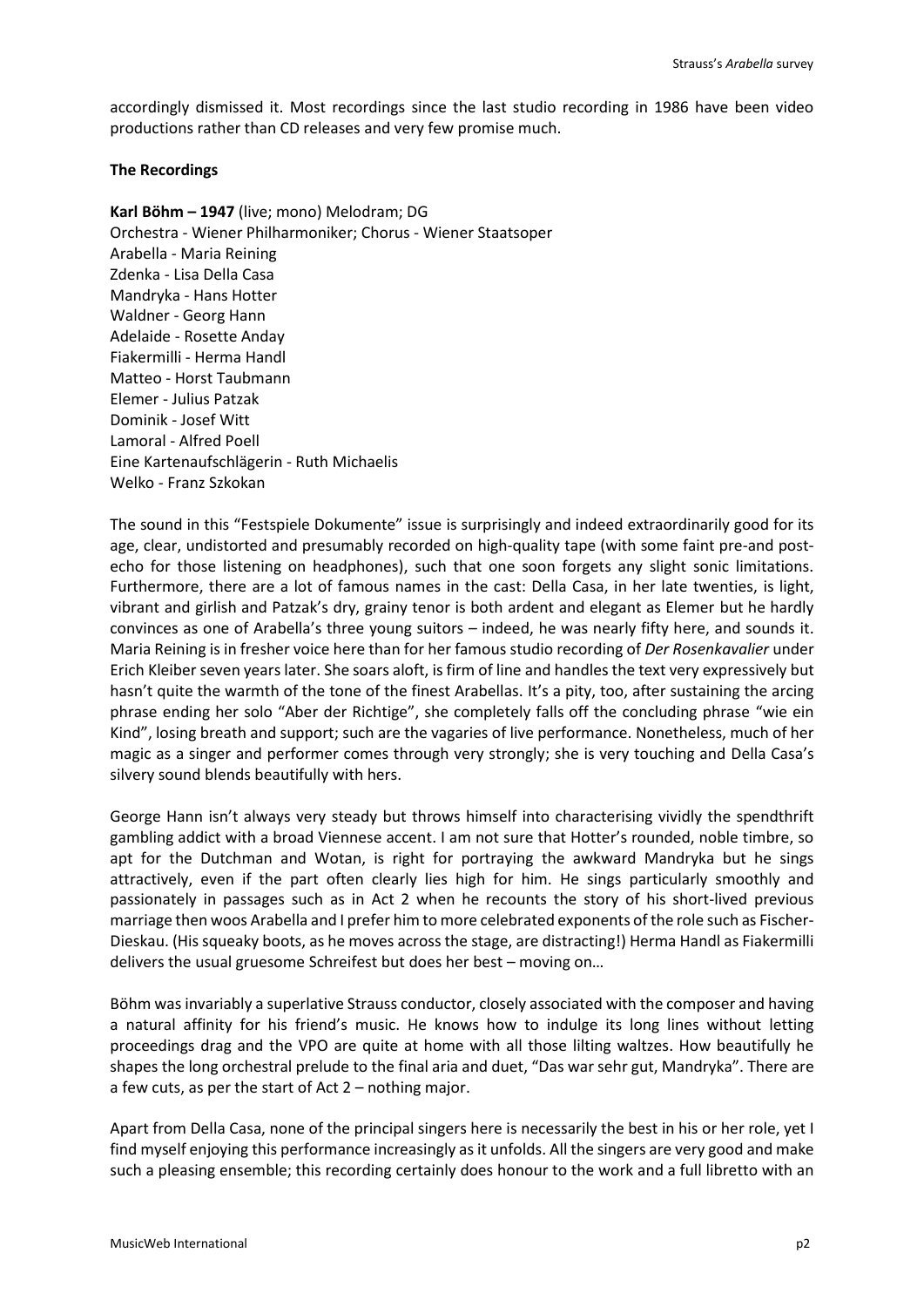English translation is provided. However, Della Casa was soon to progress on to singing the eponymous heroine of the opera…and it is perhaps to those performances we should turn…

**Rudolf Kempe – 1953** (live; mono) Testament Orchestra & Chorus - Bayerische Staatsoper

Arabella - Lisa Della Casa Zdenka - Elfride Trötschel Mandryka - Hermann Uhde Waldner - Max Proebstl Adelaide - Ira Malaniuk Fiakermilli - Käthe Nentwig Matteo - Lorenz Fehenberger Elemer - Franz Klarwein Dominik - Carl Hoppe Lamoral - Albrecht Peter Kartenaufschlägerin - Ruth Michaelis Welko - Walther Matthes

Kempe was a great Straussian and here directs an all-German-speaking cast with the Bavarian Radio Orchestra who were imported to Covent Garden for a performance which was also broadcast on the "BBC Third Programme" (now Radio 3). The sound is tolerable for a mono radio transmission of that era, but still hissy and distant and in no wise comparable with the studio recording reviewed next, especially as the voices often sound very detached. Given that we have no fewer than four options to hear Della Casa in her most celebrated role and two of those are in stereo sound, I was a little surprised that the Testament label though this worth issuing – but then noticed that on the reverse cover the inducement: "2 CDs for the price of 1". The cast is without weaknesses – even die Fiakermilli is impressive - once again Della Casa sings divinely and fans of the sadly short-lived bass-baritone Hermann Uhde – another of those singers who expired from a heart attack on stage, aged only 51 – may hear him in an unusual role, as he was most renowned for his Wagner singing. Like George London, his dark timbre and cutting edge makes him a rather menacing Mandryka, but that certainly sets him apart from the Viennese sophisticates.

I admit to being disappointed by the weak sound quality which disqualifies this from being a prime recommendation, but there are still some lovely singing and conducting to be (rather dimly) heard here. The libretto is available in pdf form from the Testament website.

**Georg Solti – 1957** (studio; stereo) Decca Orchestra - Wiener Philharmoniker; Chorus - Wiener Staatsoper

Arabella - Lisa Della Casa Zdenka - Hilde Güden Mandryka - George London Waldner - Otto Edelmann Adelaide - Ira Malaniuk Fiakermilli - Mimi Coertse Matteo - Anton Dermota Elemer - Waldemar Kmentt Dominik - Eberhard Wächter Lamoral - Harald Pröglhoff Kartenaufschlägerin - Judith Hellwig Welko - Wilhelm Lenninger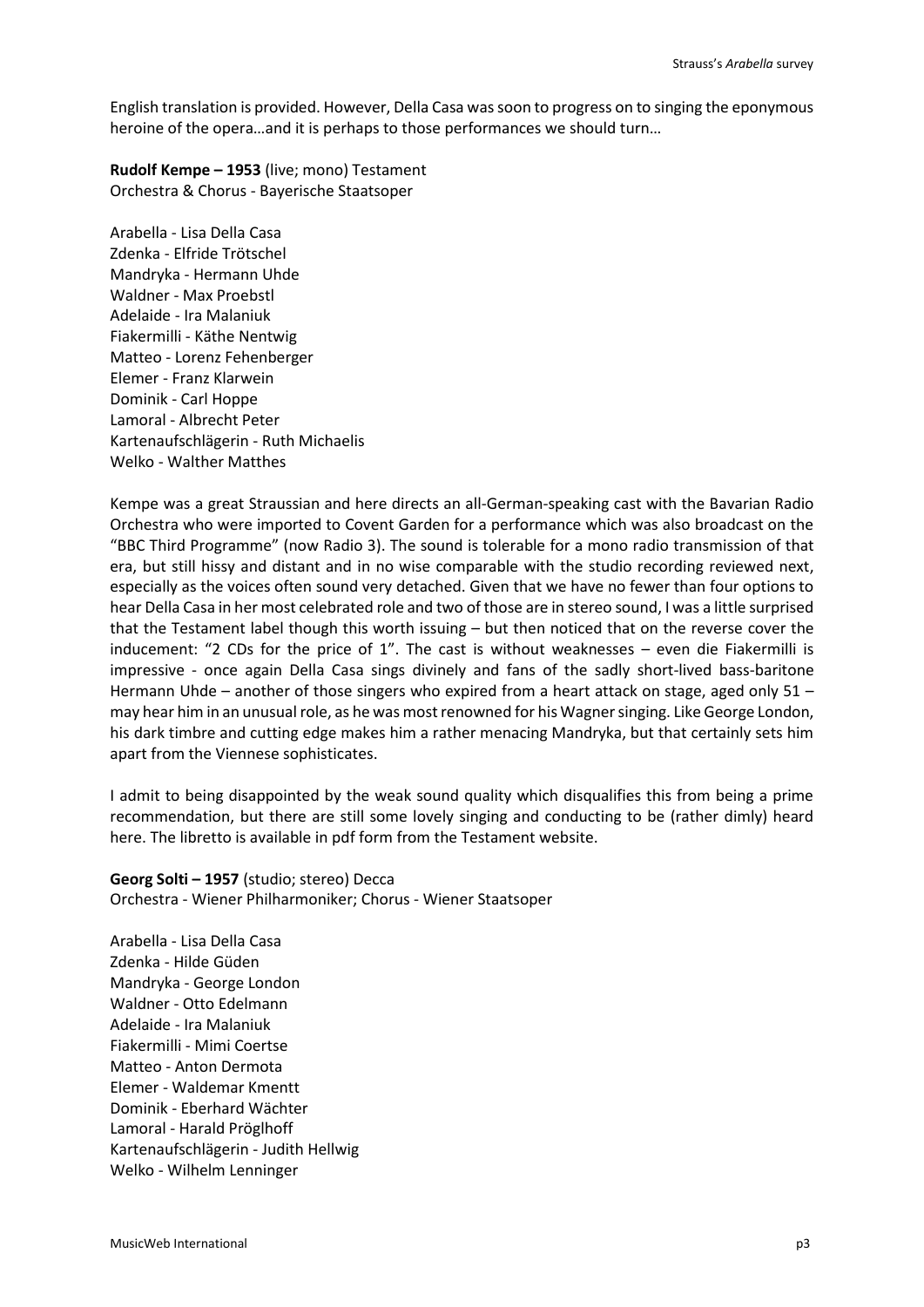Lisa Della Casa is here 38 years old and in her prime, her silvery, fluid voice soaring over the orchestra and only rarely compromised by a certain lack of body in her middle voice or lower register. She is partnered by a cast close to ideal, featuring stalwarts on the Viennese scene in the 50's; I could not have imagined being able to assemble such an array of "house" talent today yet, to be fair, the later Decca recording with Kiri Te Kanawa offers almost as fine an ensemble. Hilde Gueden always excelled in Strauss (c.f. her live Salzburg Festival *Daphne* under Böhm): impetuous, impassioned and secure of intonation even in the high reaches of the travestito role of Zdenka. South African Grande Dame Mimi Coertse has fun and copes admirably with the absurd yodelling coloratura of Die Fiakermilli. Ira Malaniuk is expressive and rich-voiced as the harassed mother and Otto Edelmann equally characterful and firm of voice as the impecunious father desperate to marry off the beautiful Arabella into money. An array of tenors and baritones who were stars in their own right are her suitors; the sticking point for some comes with George London's big Croatian bear of a bass-baritone. I think it works; the voice itself is beautiful and he is still capable of softening it, as in "Das ist ein Fall von andrer Art". His being somewhat coarse, clumsy and unrefined works in contrast to the band of effete poseurs who court Arabella and whom she rejects; Mandryka's unadorned passion speaks in his favour as "der Richtige" - as does his being exotically rich, too, of course....

Solti's conducting is invariably characterised as rushed and bombastic, yet I keep coming across recordings which are anything but - and this is another; he caresses the music, applies plenty of Viennese rubato, lets the VPO strings sing and seems to me to maintain the balance between tension and lyricism perfectly. There are quite a lot of conversational passages in this opera and he never lets them drag.

Remastering can only improve what was already a superbly engineered recording in the grateful ambience of the Sofiensaal by John Culshaw, although some issues do not include a libretto - so watch out for that, as having the words of Hofmannsthal's subtle, clever text in the first act and even the less skilful prosody of the second two, is crucial to appreciation of this lovely opera.

# **Joseph Keilberth – 1958** (live; mono) Orfeo Orchestra - Wiener Philharmoniker; Chorus - Wiener Staatsoper

Arabella - Lisa Della Casa Zdenka - Anneliese Rothenberger Mandryka - Dietrich Fischer-Dieskau Waldner - Otto Edelmann Adelaide - Ira Malaniuk Fiakermilli - Eta Köhre Matteo - Kurt Ruesche Elemer - Helmut Melchert Dominik - Georg Stern Lamoral - Karl Weber Kartenaufschlägerin - Kersten Meyer Welko - Wilhelm Lenninger

This is a live alternative to the Decca studio recording made under Solti the year before, in that it fields three of the three same leads in Lisa Della Casa and Arabella's parents. All are excellent but it has to be said that the advantage remains very much with the Decca set because it is in stereo and obviously devoid of audience noise with much better balance and all three of Arabella's suitors are sung by artists superior to those here at the Festspielhaus in July 1958; for example, Elemer, the role sung by Dermota for Solti is here taken by a terrible bleater and Mimi Coertse for Solti far exceeds one Eta Köhrer for Keilberth here. Then the other big issue is which singer you prefer as Mandryka, the honest country pretender to Arabella's hand. Personally, I much prefer him to have a more virile, even slightly boorish voice of the London or Grundheber type, whereas Fiacher-Dieskau always sounds too refined. For my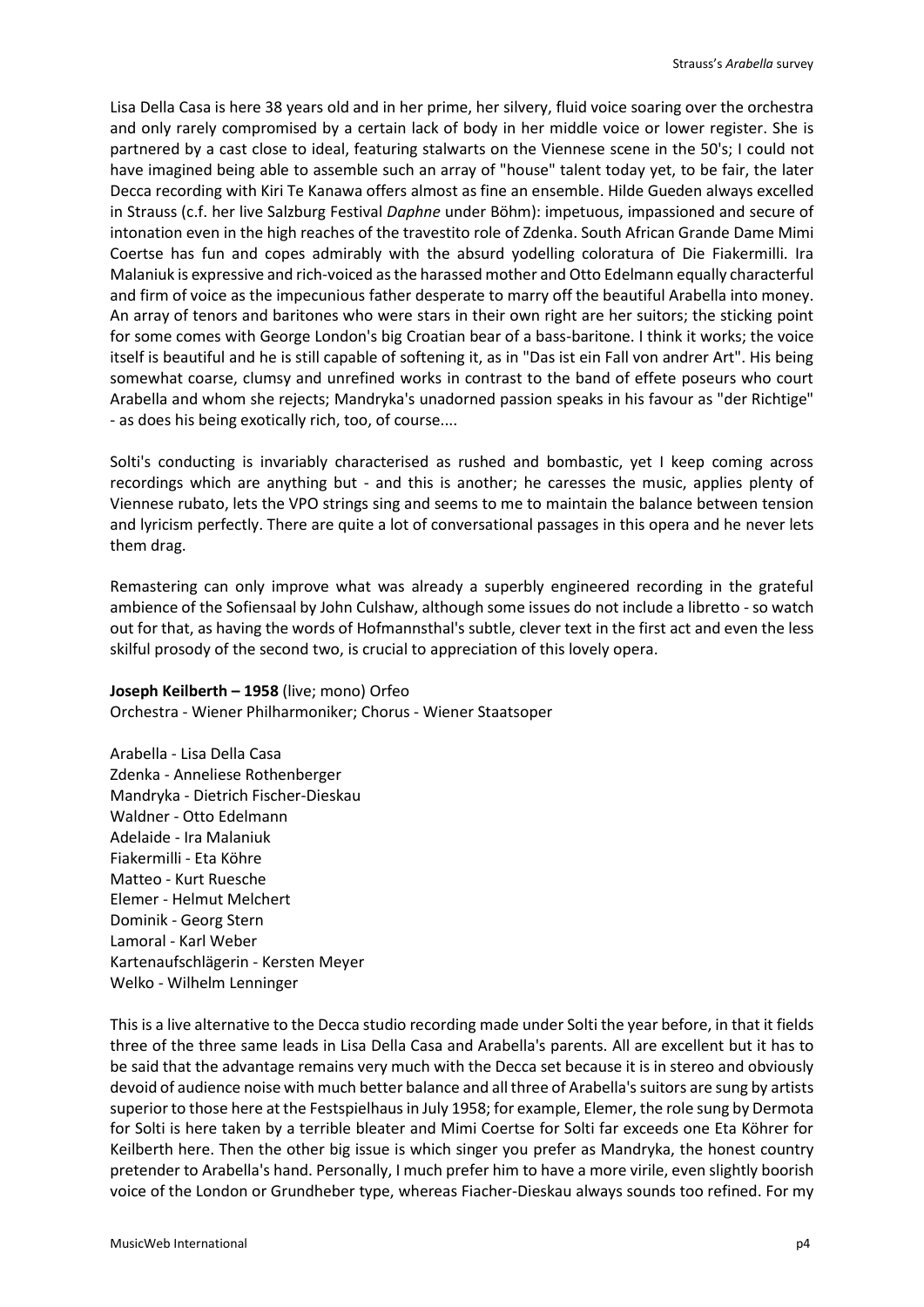taste, Keilberth conducts in rather too leisurely a fashion compared with Solti but that gives us time to savour Della Casa's legato in the dreamier passages and Fischer-Dieskau has no trouble with the slower beat, even if he still doesn't sound urgent enough compared with the rougher, more passionate London and Grundheber.

Having said that, you still hear a superb partnership between Della Casa and the lovely Anneliese Rothenberger who is the equal of Hilde Gueden for Solti. The main disadvantage is the sound, inferior to both Solti's studio recording and Keilberth's live, Bavarian performance five years later.

**Joseph Keilberth – 1963** (live composite; stereo) DG Orchestra & Chorus - Bayerische Staatsoper

Arabella - Lisa Della Casa Zdenka - Anneliese Rothenberger Mandryka - Dietrich Fischer-Dieskau Waldner - Karl Christian Kohn Adelaide - Ira Malaniuk Fiakermilli - Eva Maria Rogner Matteo - Georg Paskuda Elemer - Fritz Uhl Dominik - Carl Hoppe Lamoral - Horst Günter Kartenaufschlägerin - Caecile Reich Welko - Walther Matthes

In Della Casa's fourth outing here as Arabella, we have the same singers as her sister, mother and lover, and all are once again very fine, but this time Karl Christian Kohn, dark and incisive of voice, characterises the scheming Count Waldner very effectively. If, as some have claimed, Della Casa is marginally less fresh than in her three previous recordings, I cannot myself hear it; she still commands the role with all the shimmering beauty of voice she always brought to it. Her Zdenka – a role generally blessed by fine exponents – matches her; Anneliese Rothenberger is as delightful as ever and her duetting with Della Casa is goosebump stuff. There first, famous duet attracts polite applause; I think I'd be standing on my seat. As before, Fischer-Dieskau comes across as too smooth and refined for the simple, somewhat uncouth Mandryka; the coarser London and even the noble, patrician Hotter are more credible. His neat, tenorish baritone, precious r-rolling and clipped, over-emphatic diction is surely not apt for depicting a wrestler of bears. Polish-born Georg Paskuda has a typically Germanic, throttled sound, considerably less attractive than predecessors like Dermota. Fritz Uhl is a bumptious, fuller-voiced Elemer. The ungrateful role of Die Fiakermilli might not permit the singer to aspire to the coloratura sublimity of Lucia di Lammermoor but Eva Maria Rogner still makes a hash of it – worse than Eta Köhre for Keilberth five years earlier and much inferior to Mimi Coertse in Solti's studio recording.

Keilberth was always reliable and sometimes inspired; with him, the listener tends to be listening to the music rather than the interpretation, which is surely a good indication. The orchestra is superb, producing a warm, golden, burnished sound.

So this recording is a case of swings and roundabouts compared with others. Its advantage over Keilberth's live recording five years earlier is, above all, the stereo sound, even if overall I think the cast of Solti's stereo, studio version is more consistent and preferable.

Some earlier issues have a full libretto, whereas the later ones do not. You need one.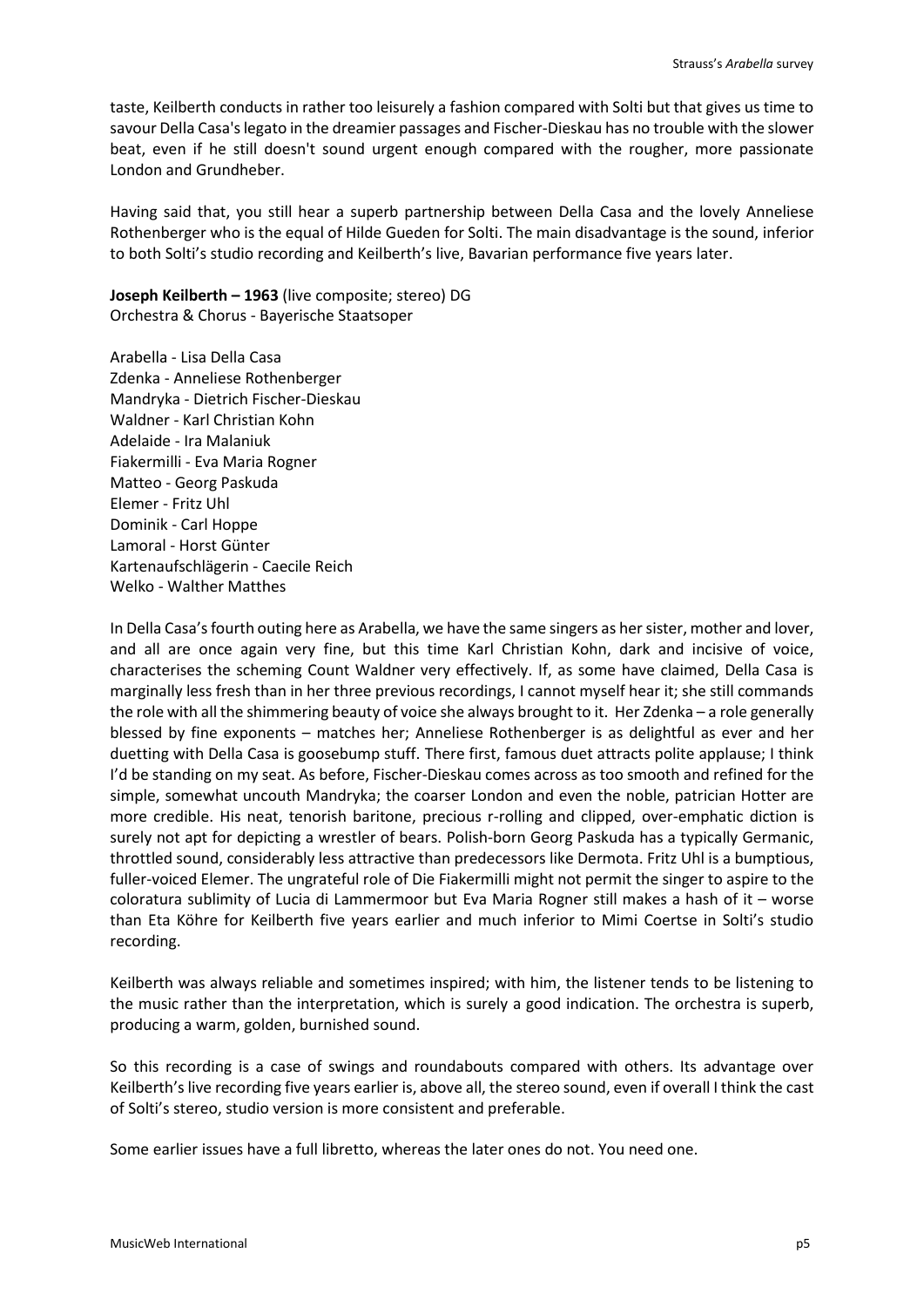**Wolfgang Rennert – 1973** (live radio broadcast; mono) Opera d'Oro; Bella Voce Orchestra & Chorus - RAI Roma

Arabella - Montserrat Caballé Zdenka - Olivera Miljakovic Mandryka - Siegmund Nimsgern Waldner - Kurt Moll Adelaide - Oralia Domínguez Fiakermilli - Jeanette Scovotti Matteo - René Kollo Elemer - Carlo Gaifa Dominik - Renato Borgato Lamoral - Leonardo Monreale Kartenaufschlägerin - Licia Falcone Welko - Osvaldo Alemanno

It is sometimes forgotten that Caballé spent an earlier, formative part of her career in Switzerland and Germany, singing roles such as Salome in German, and thus in general had a good grounding in singing in German and Strauss in particular, eventually singing the Marschallin and Arabella, as per here. As ever, she sounds rather mature, grand and knowing for the ingenue Arabella but much of her singing is lovely. The pearly roulades and spun soft notes are as beguiling as ever.

Apart from her, there are plenty of big names in the cast, including the great Oralia Domínguez as her mother, Kurt Moll in sonorous voice as the spendthrift Count complete with a strong Viennese accent, René Kollo as an unusually powerful, large-voiced, if effortful, Matteo and distinguished German baritone Siegmund Nimsgern as Mandryka, sounding forceful and singing as well as I have ever heard him do, but the break and bleat which tended to disfigure his voice creeps in as the opera unfolds and he becomes more emotionally demonstrative. He is a fine vocal actor and the top of his voice rings free; nonetheless, his nasal timbre is not as virile and compelling as some baritones in that role. American soprano Jeanette Scovotti is one of the best Fiakermillis, despatching her pyrotechnics with consummate ease and warm tone, despite the stratospheric tessitura. Carlo Gaifa is an impassioned Elemer, although his German could be better. Least satisfactory is Olivera Miljakovic, who is rather ordinary as Zdenka, a bit pinched and unsteady of tone and without the shimmering ease in the highlying passages of her music; the climax to their first duet is particularly disappointing and conductor Rennert could give their music more affectionate treatment there – otherwise, he is a first-rate Straussian. The duet between Arabella and Mandryka opening Act 2, "Und du wirst mein Gebieter sein" is simply superb, featuring not only sublime singing but excellent orchestral playing and conducting – I shall keep this on my shelves just for that.

Unfortunately, the sound here is only clean, tolerable mono; I don't know why, when as late as 1973 one might have hoped for stereo and there is a bit of papery, background interference. This was performed in front of a live audience which is mostly quiet, one prominent lady cougher notwithstanding (she persists throughout).

Despite its incidental beauties, this is not a front-runner unless you especially want to hear Caballé singing gloriously in a role unusual for her but you will find much to enjoy here.

**Wolfgang Sawallisch – 1981** (live; stereo) Orfeo Orchestra & Chorus - Bayerisches Staatsoper

Arabella - Julia Varady Zdenka - Helen Donath Mandryka - Dietrich Fischer-Dieskau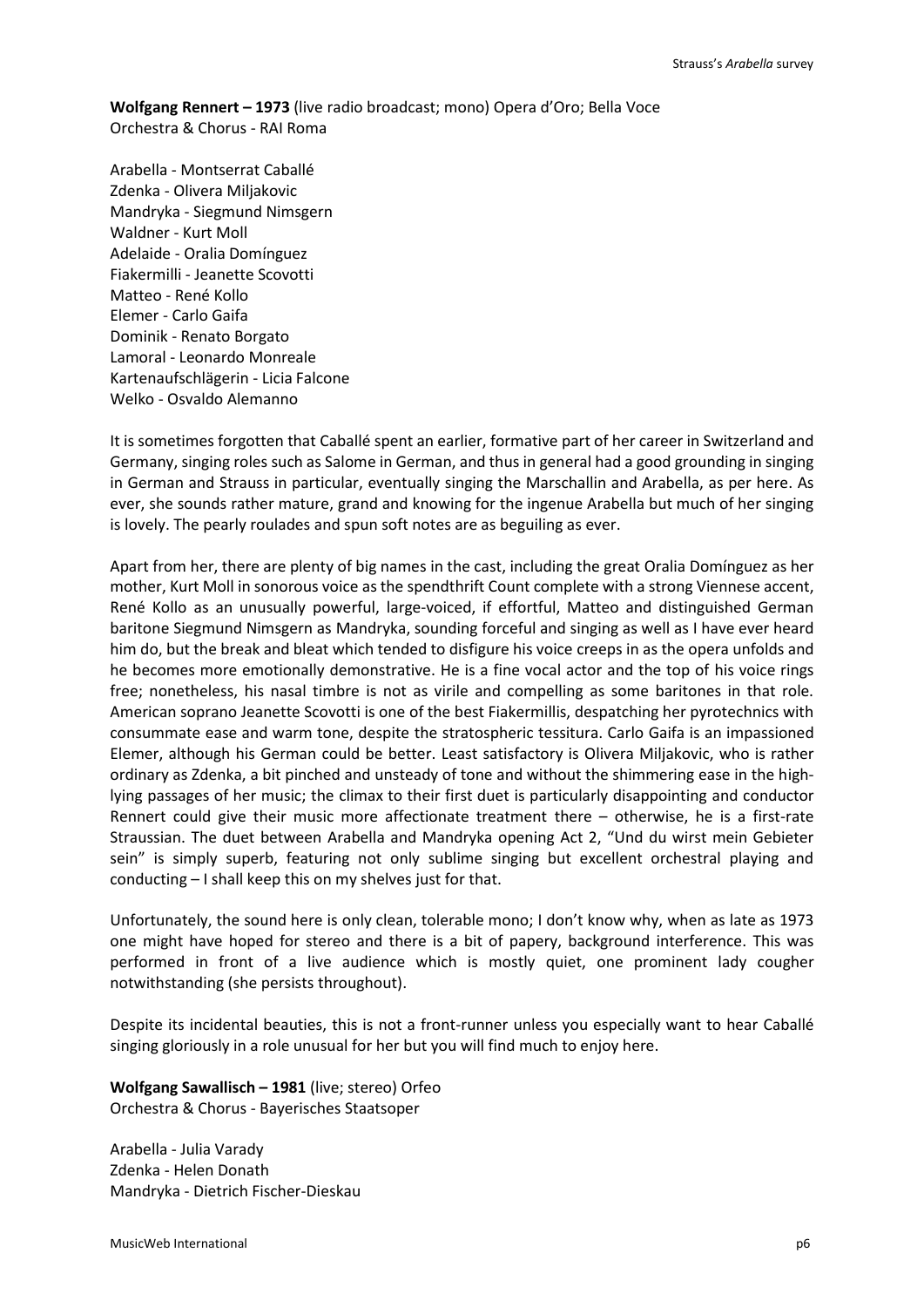Waldner - Walter Berry Adelaide - Helga Schmidt Fiakermilli - Elfriede Höbarth Matteo - Adolf Dallapozza Elemer - Hermann Winkler Dominik - Klaus-Jürgen Küper Lamoral - Hermann Becht Kartenaufschlägerin - Doris Soffel Welko - Arno Lemberg

I am pretty clear in my mind regarding what I do and don't like about this recording and I offer my opinion as purely what it is - opinion - without prejudice.

I am clear that Sawallisch is an excellent Strauss conductor, as he has amply demonstrated in both studio and live recordings. He understands the ebb and flow of Strauss's idiom and has at his command a first-rate band in the Bavarian Radio Orchestra. The sound on this set is lovely, as one would expect from Wolfgang Gülich. The two soprano leads are exquisite, Varady's flickering gold both contrasting with and complementing Helen Donath's silvery sheen. Neither for me eclipses their equivalents in Solti's earlier recording but they work magic in their duet and soar above an orchestra almost chambersized by Strauss's standards. The superfluous Fiakermilli is amazingly adept within the constraints of that ridiculous role.

About the male cast-membersI am far less enthusiastic. Walter Berry and Fischer-Dieskau were almost contemporaries but neither sounds in freshest voice for singers only in their fifties. D-F-D was off course the Marmite (Vegemite) of singers and I cannot budge from my entrenched position of disliking his baritone, finding it windy, unlovely, with a weak top and little true pharyngeal resonance; I would sooner hear George London's bigger, boomier, clumsier sound any day as the bearish Mandryka. Fischer-Dieskau sounds to me precious, laboured and under-powered. The Elemer is throaty and Dallapozza has an unpleasant gulping/bleating habit when he attacks notes.

Yet the sisters are simply dreamy and Sawallisch a master of Straussian mood, so you might well overlook any flaws to buy this somewhat over-looked recording.

**Jeffrey Tate – 1986** (studio; digital) Decca Orchestra & Chorus - Covent Garden

Arabella - Kiri Te Kanawa Zdenka - Gabriele Fontana Mandryka - Franz Grundheber Waldner - Ernst Gutstein Adelaide - Helga Dernesch Fiakermilli - Gwendolyn Bradley Matteo - Peter Seiffert Elemer - Alexandru Ionita Dominik - Gilles Cachemaille Lamoral - Kurt Rydl Kartenaufschlägerin - Reinhild Runkel Welko – Hof Rätsel

Beautiful Decca digital sound, recorded in the grateful acoustic of the Walthamstow Assembly Hall, is an immediate advantage here; then we hear two first-rate mezzo-sopranos in the persons of Reinhild Runkel and Helga Dernesch, both rich and ample of tone. Similarly big-voiced – especially for a Zdenka who, if anything, is often lyric-coloratura heading towards soubrette – is Gabriele Fontana. There is